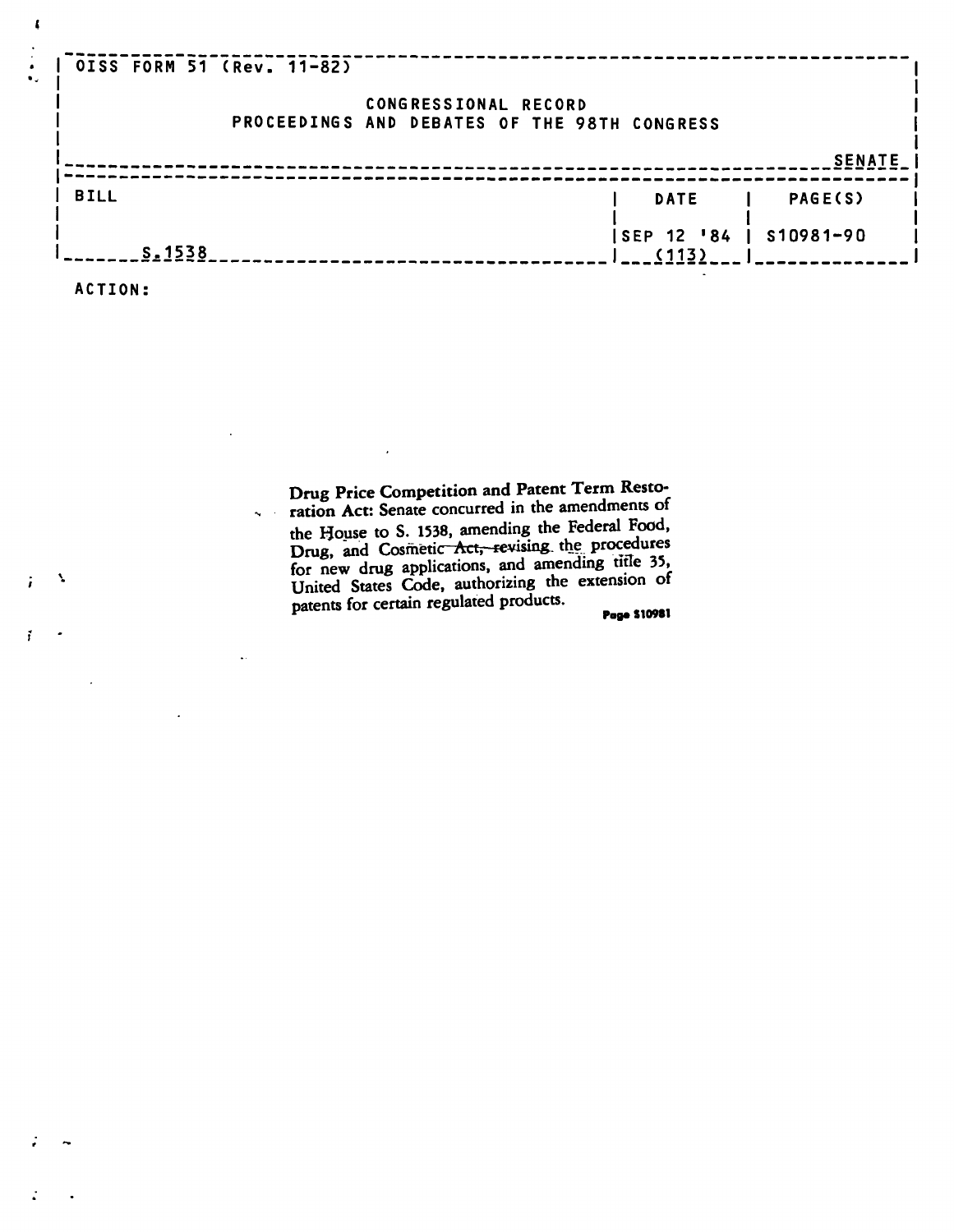## **DRUG PRICE COMPETITION AND PATENT TERM RESTORATION ACT**

 $\pmb{\delta}$ 

 $\lambda$ 

**Mr. HATCH. Mr. President, I intend at this time to ask that the Chair lay before the Senate a message from the House on S. 1538, the patent law amendments of 1984.** 

**Mr. BYRD. Mr. President, will the distinguished Senator yield?** 

**Mr. HATCH. I am delighted to yield. Mr. BYRD. Can the Senator or Senators give me assurance there will be no amendments to or pertaining to any aspect of the message, and that there will be no motions?** 

**Mr. HATCH. That is certainly the intent of this side. I do not believe there are any amendments on this side or any motions contemplated.** 

**Mr. BYRD. Mr. President, would the distinguished Senator ask unanimous consent that there be no amendments in any manner, shape, or form, and no motion except the motion to concur in the House amendments?** 

**Mr. HATCH. I ask unanimous consent, Mr. President, that there be no further amendments to S. 1538 nor any motions permitted other than the motion that the Senator concur.** 

**The PRESIDING OFFICER. Without objection, it is so ordered.** 

**Mr. BYRD. I thank the distinguished Senator.** 

**Mr. HATCH. Mr. President, I ask that the Chair lay before the Senate a message from the House of Representatives on S. 1538.** 

**The PRESIDING OFFICER laid before the Senate the following message from the House of Representatives:** 

*Resolved, That the bill from the Senate (S. 1S38J entitled "An Act to amend the patent laws of the United States", do pass with the following amendments: Strike out all after the enacting clause and insert-*

*That this Act may be cited as the "Drug Price Competition and Patent Term Restoration Act of 1984".* 

### *TITLE I—ABBREVIATED NEW DRUG APPLICATIONS*

*SEC 101. Section SOS of the Federal Food, Drug, and Cosmetic Act (21 U.S.C. 3SS) is amended by redesignating subsection (j) as subsection Ik) and inserting after subsection IV the following:* 

*"(})(1> Any person may file with the Secretary an abbreviated application for the approval of a new drug.* 

*"(2)(A) An abbreviated application for a new drug shall contain—* 

*"(it information to show that the condi-tions of use prescribed, recommended, or suggested in the labeling proposed for the*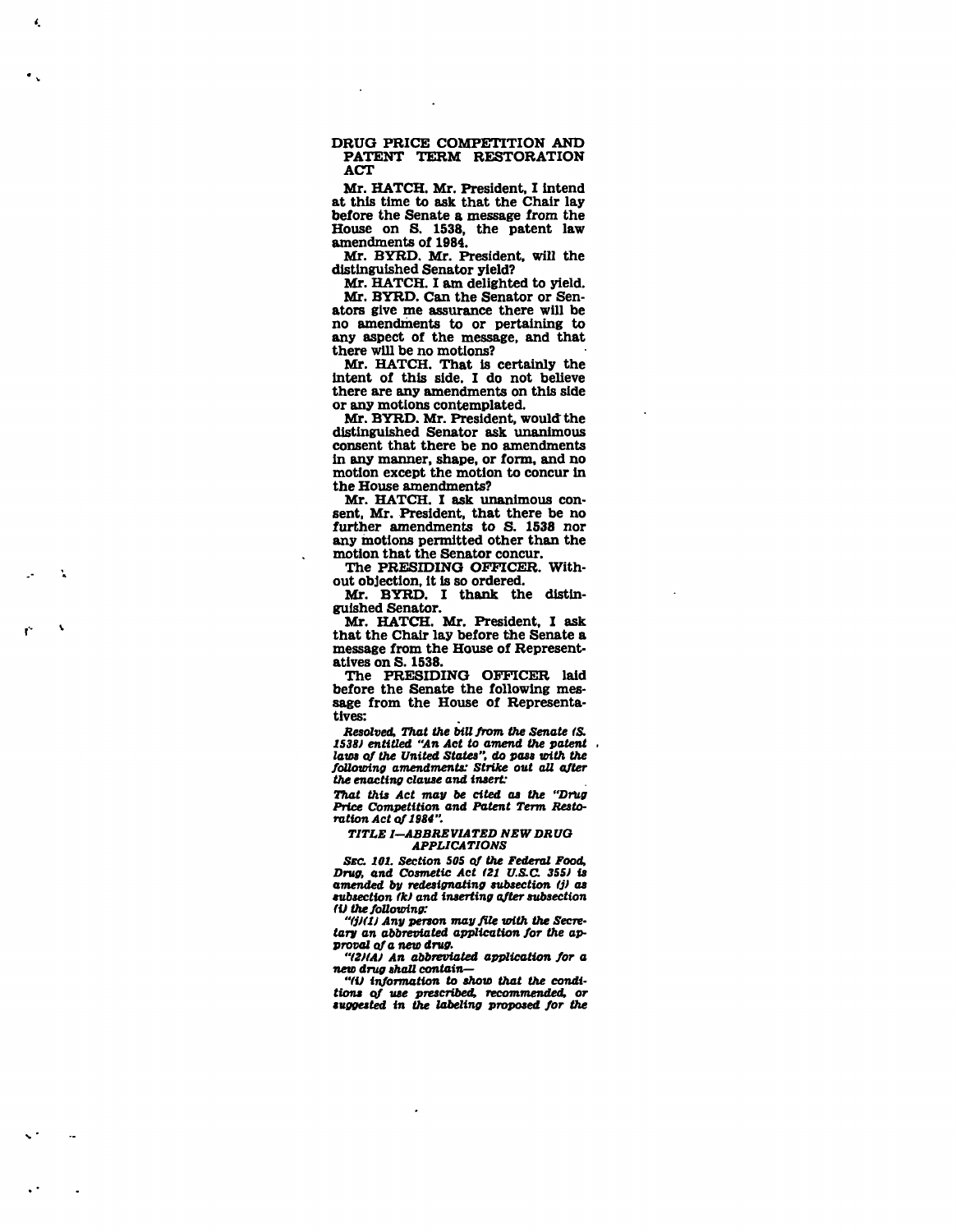*new drug have been previously approved for a drug listed under paragraph (61 (hereinafter in this subsection referred to as a listed drug');* 

*"(HKII if the listed drug referred to in clause at has only one active ingredient, information to show that the active ingredient of the new drug is the same as that of the listed drug;* 

*"(II) if the listed drug referred to in clause (if has more than one active ingredient, information to show that the active ingredients of the new drug are the same as those of the listed drug, or* 

*"(IW if the listed drug referred to in clause <i) has more than one active ingredient and if one of the active ingredients of the new drug is different and the application is filed pursuant to the approval of a petition filed under subparagraph (Cl. information* **to** *show that the other active ingredients of the new drug are Vie same as the active ingredients of the listed drug, information to show that the different active ingredient is an active ingredient of a listed drug or of a drug which does not meet the requirements of section ZQKpl, and such other information respecting the different active ingredient with respect to which the petition was filed as the Secretary may require: '* 

*"(Hit information to show that the route of administration, the dosage form, and the strength of the* **nets** *drug are the same as those of the listed drug referred to in clause (U or, if the route of administration, the dosage form, or the strength of the* **nero** *drug is different and the application is filed pursuant to the approval of a petition filed under subparagraph (Cl, such information respecting the route of administration, dosage form, or strength with respect to which the petition was filed as the Secretary may require;* 

*"(iv) information to show that the new drug is bioequivalent to the listed drug re*ferred to in clause (i), except that if the ap*plication is filed pursuant to the approval of a petition filed under subparagraph (Ct, information to show that the active ingredients of the new drug are of the same pharmacological or therapeutic class as those of the listed drug referred to in clause (it and the new drug can be expected to have the same therapeutic effect as the listed drug when administered to patients for a condition of use referred to in clause (i);* 

*"(vt information to show that the labeling proposed for the new drug is the same as the labeling approved for the listed drug referred to in clause (it except for changes required because of differences approved under a petition filed under subparagraph (CI or because the new drug and the listed drug are produced or distributed by different manufacturers;* 

*"(vit the items specified in clauses (Bt through (Ft of subsection (bid);* 

*"(viii a certification, in the opinion of the applicant and to the best of his knowledge, with respect to each patent which claims the listed drug referred to in clause (i) or which claims a use for such listed drug for which the applicant is seeking approval under this subsection and for which information is required to be filed under subsection (bl or (cl—* 

*"(II that such patent information has not been filed,* 

*"(lit that such patent has expired,* 

*"(lilt of the date on which such patent will expire, or* 

*"(IVt that such patent is invalid or will not be infringed by the manufacture, use, or sale of the new drug for which the applica-tion is submitted; and* 

*"(tiiii if with respect to the listed drug referred to in clause (if information was filed*  under subsection (b) or (c) for a method of

*use patent which does not claim a use for which the applicant is seeking approval under this subsection, a statement that the method of use patent does not claim such a use.* 

*Hie Secretary may not require that an abbreviated application contain information*  in addition to that required by clauses (i) *through (viiil.* 

*"(Btdt An applicant who makes a certification described in subparagraph (AKviiKTVI shall include in the application a statement that the applicant will give the notice required by clause (HI to—* 

*"(II each owner of the patent which is the subject of the certification or the representative of such owner designated to receive such notice, and* 

*"(III the holder of the approved application under subsection (bl for the drug which is claimed by the patent or a use of which is claimed by the patent or the representative of such holder designated to receive such notice.* 

*"Hit The notice referred to* **in** *clause (if shall state that an application, which con-tains data from bioavailability or bioequivalence studies, has been submitted under this subsection for the drug with respect to which the certification is made to obtain approval to engage* **in** *the commercial manufacture, use. or tale of such drug before the expiration of the patent referred to in the certification. Such notice shall include a detailed statement of the factual and legal basis of the applicant's opinion that the patent is not valid or will not be infringed.* 

"(iii) If an application is amended to in*clude a certification described in subpara*graph (A)(vii)(IV), the notice required by *clause Hit shall be given when the amended application is submitted.* 

*"(CI If a person wants to submit an abbreviated application for a* **nets** *drug which has a different active ingredient or whose route Of administration, dosage form, or strength differ from that of a listed drug, such person shall submit a petition to the Secretary seeking permission to file such an application. The Secretary shall approve or disapprove a petition submitted under this subparagraph within ninety days of the date the petition is submitted. The Secretary shall approve such a petition unless the Secretary finds—* 

*"(it that investigations must be conducted to show the safety and effectiveness of the drug or of any of its active ingredients, the route of administration, the dosage form, or strength which differ from the listed drug; or* 

*"(HI that any drug with* **a** *different active ingredient may not be adequately evaluated for approval as safe and effective on the basis of the information required to be submitted in an abbreviated application.* 

*"(31 Subject to paragraph (41, the Secretary shall approve an application for a drug unless the Secretary finds—* 

*"(Al the methods used in, or the facilities and controls used for, the manufacture, processing, and packing of the drug are inadequate to assure and preserve its identity, strength, quality, and purity;* 

*"(Bl information submitted with the application is insufficient to show that each of the proposed conditions of use have been previously approved for the listed drug referred to in the application;* 

*"(CKil if the luted drug has only one active ingredient, information submitted with the application is insufficient to show that the active ingredient is the same as that of the listed drug;* 

*"Hit if the listed drug has more than one active ingredient, information submitted with the application is insufficient to show that the active ingredients are the same as the active ingredients of the listed drug, or* 

*"(Hit if the listed drug has more than one active ingredient and if the application is tor a drug which has an active ingredient different from the listed drug, information submitted with the application is insufficient to show—* 

*"(II that the other active ingredients are the same as the active ingredients of the listed drug, or* 

*"(III that the different active ingredient is*  **an** *active ingredient of a listed drug or* **a**  *drug which does not meet the requirements Of section 201 (pi,* 

*or no petition to file an application for the drug with the different ingredient was approved under paragraph (ZKCI;* 

*"(DKil if the application is for a drug whose route of administration, dosage form, or strength of the drug is the same as the route of administration, dosage form, or strength of the listed drug referred to in the application, information submitted in the application is insufficient to show that the route of administration, dosage form, or strength is the same as that of the listed drug, or* 

*"(HI if the application is for a drug whose route of administration, dosage form, or strength of the drug is different from. thai, of the listed drug referred to in the application, no petiHon to file an application for the drug with the different route of administration, dotage form, or strength was approved under paragraph (ZKCI;* 

*"(El if the application was filed pursuant to the approval of a petition under para*graph (2*HC)*, the application did not con*tain the information required by the Secretary respecting the active ingredient, route of administration, dosage form, or strength which is not the same;* 

*"(Fl information submitted in the application is insufficient to show that the drug is bioequivalent to the listed drug referred to in the application or, if the application was filed pursuant to a petition approved under paragraph (ZKCI. information submitted in the application is insufficient to show that the active ingredients of the new drug are of the same pharmacological or therapeutic class as those of the listed drug referred to in*  paragraph (2)(A)(i) and that the new drug can be expected to have the same therapeu *tic effect as the listed drug when administered to patients for* **a** *condition of use referred to in such paragraph;* 

*"(Gl information submitted in the application is insufficient to show that the labeling proposed for the drug is the same as the labeling approved for the listed drug referred to in the application except for changes required because of differences approved under a petition filed under paragraph (ZKCI or because the drug and the listed drug are produced or distributed by different manufacturers;* 

*"(HI information submitted in the application or any other information available to the Secretary shows that HI the inactive ingredients of the drug are unsafe for use under the conditions prescribed, recommended, or suggested in the labeling pro*posed for the drug, or (ii) the composition of *the drug is unsafe under such conditions because of the type or quantity of inactive ingredients included or the manner in which the inactive ingredients are included;* 

*"(II the approval under subsection (cl of the listed drug referred to in the application under this subsection has been withdrawn or suspended for grounds described in the first sentence of subsection (el, the Secretary has published* **a** *notice of opportunity for hearing to withdraw approval of the listed drug under subsection (cl for grounds described in the first sentence of subsection (el. the approval under this subsection of the*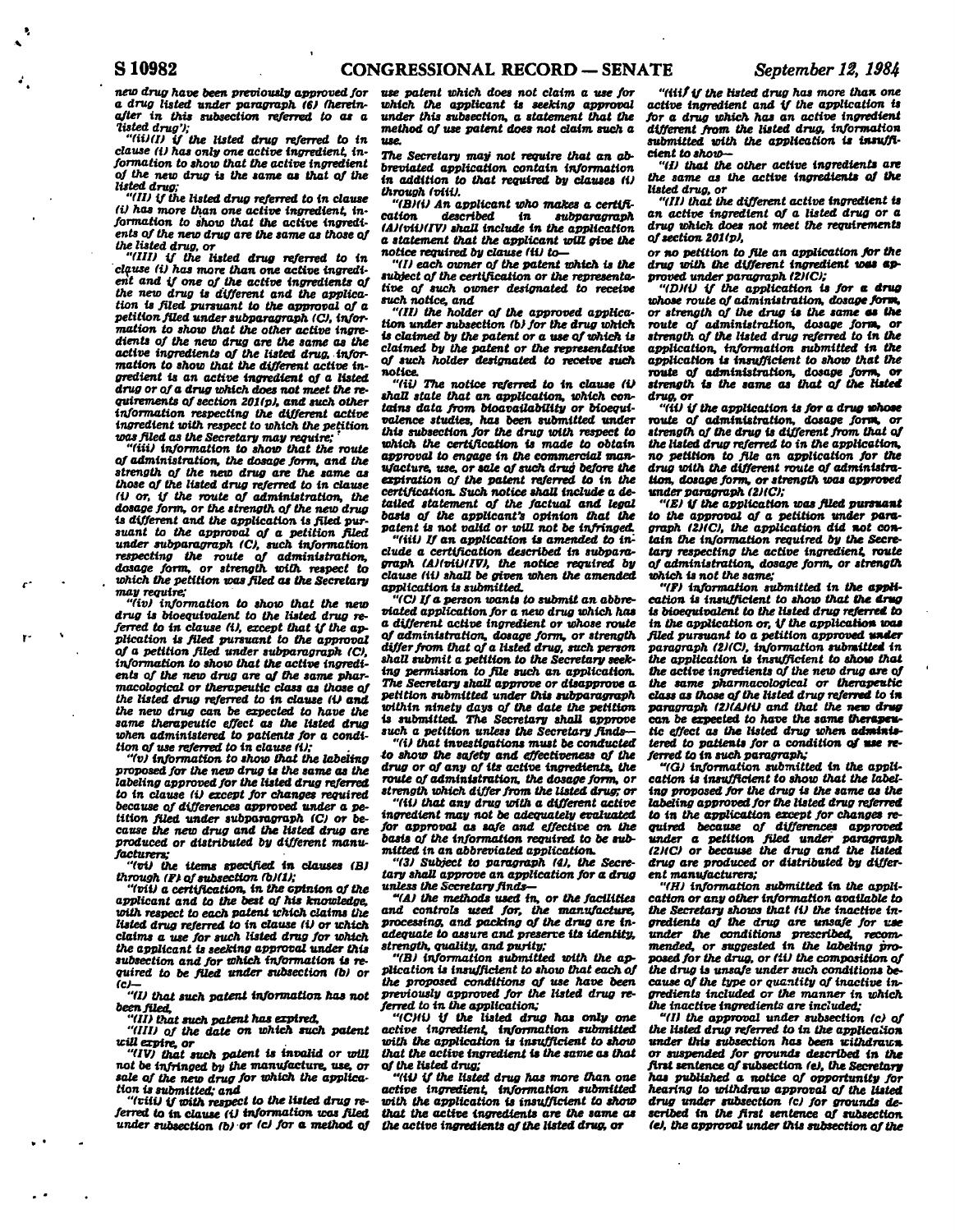*listed drug referred to in the application under this subsection has been withdrawn or suspended under paragraph (S), or the Secretary has determined that the listed drug has been withdrawn from sale for safety or effectiveness reasons:* 

*"(J) the application does not meet any other requirement of paragraph (2)IAt; or "(K) the application contains an untrue* 

*statement of material fact "(4)(A> Within one hundred and eighty days of the initial receipt of an application under paragraph 12) or within such additional period as may be agreed upon by the* 

*Secretary and the applicant, the Secretary shall approve or disapprove the application. "(B) The approval of* **an** *application sub-*

*mitted under paragraph (2) shall be made effective on the last applicable date determined under the following: "(i) If the applicant only made a certifica-*

*tion described in subclause (I) or (II) of paragraph (2)(A)(vii) or in both such subclauses, the approval may be made effective immediately.* 

*"(ii) If the applicant made* **a** *certification described in subclause (III) of paragraph (2)(A)(vii), the approval may be made effective on the date certified under subclause (III).* 

*(Hi) If the applicant made a certification scribed in subclause (IV) of paragraph '2)(A)(vii), the approval shall be made effective immediately unless an action is brought for infringement of a patent which is the subject of the certification before the expiration of forty-five days from the date the notice provided under paragraph (2)(B)(i) is received. If such an action is brought before the expiration of such days, the approval shall be made effective upon the expiration of the thirty-month period beginning on the date of the receipt of the notice provided under paragraph (2)(B)(i) or such shorter or longer period as the court may order because either party to the action failed to reasonably cooperate in expediting the action, except that—* 

*"(I) if before the expiration of such period the court decides that such patent is invalid or not infringed, the approval shall be made effective on the date of the court decision,* 

*"(II) if before the expiration of such period the court decides that such patent has been infringed, the approval shall be made effective on such date as the court orders under section 271(e)(4)(A) of title 35, United States Code, or* 

*'(III) if before the expiration of such period the court grants* **a** *preliminary injunction prohibiting the applicant from engaging in the commercial manufacture or sale of the drug until the court decides the issues of patent validity and infringement and if the court decides that such patent is not invalid or not infringed, the approval shall be made effective on the date of such court decision.* 

*In such an action, each of the parties shall reasonably cooperate in expediting the action. Until the expiration of forty-five days from the date the notice made under paragraph (2)(B)(i) is received, no action may be brought under section 2201 of title 28, United States Code, for a declaratory judgment with respect to the patent Any action brought under section 2201 shall be brought in the judicial district where the defendant has its principal place of business or a regular and established place of business.* 

*"(iv) If the application contains a certification described in subclause (IV) of paragraph (2)(A)(vii) and is for a drug for which a previous application has been submitted under this subsection containing such a certification, the application shall be made ef-* *fective not earlier than one hundred and eighty days after—* 

*"(I) the date the Secretary receives notice from the applicant under the previous application of the first commercial marketing of the drug under the previous application, or* 

*"(II) the date of a decision of a court in* **an**  *action described in clause (Hi) holding the patent which is the subject of the certification to be invalid or not infringed,* 

*whichever is earlier.* 

*"(C) If the Secretary decides to disapprove an application, the Secretary shall give the applicant notice of* **an** *opportunity for a hearing before the Secretary on the question of whether such application is approvable. If the applicant elects to accept the opportunity for hearing by written request within thirty days after such notice, such hearing shall commence not more than ninety days after the expiration of such thirty days unless the Secretary and the applicant otherwise agree. Any such hearing shall thereafter be conducted on an expedited basis and the Secretary's order thereon shall be issued within ninety days after the date fixed by the Secretary for filing final briefs.* 

*"(D)(i) If an application (other than an abbreviated new drug application) submitted under subsection (b) for a drug, no active ingredient (including any ester or salt of the active ingredient) of which has been approved in any other application under subsection (b), was approved during the period beginning January 1, 1982, and ending on the date of the enactment of this subsection, the Secretary may not make the approval of an application submitted under this subsection which refers to the drug for which the subsection lb) application was submitted effective before the expiration of ten years from the date of the approval of the application under subsection (b).* 

*"(ii) If an application submitted under subsection (b) for a drug, no active ingredient (including any ester or salt of the active ingredient) of which has been approved in any other application under subsection (b), is approved after the date of the enactment of this subsection, no application may be submitted under this subsection which refers to the drug for which the subsection (b) application was submitted before the expiration of five years from the date of the approval of the application under subsection (b), except that such an application may be submitted under this subsection after the expiration of four years from the date of the approval of the subsection (b) application if it contains a certification of patent invalidity or noninfringement described in sub-clause (IV) of paragraph (2)(A)(vii). The approval of such an application shall be made effective in accordance with subparagraph (B) except that, if an action for patent infringement is commenced during the oneyear period beginning forty-eight months after the date of the approval of the subsection (b) application, the thirty-month period referred to in subparagraph (B)liii) shall be extended by such amount of time (if any) which is required for seven and one-half years to have elapsed from the date of approval of the subsection (b) application.* 

*"(Hi) If an application submitted under subsection (b) for a drug, which includes an active ingredient (including any ester or salt of the active ingredient) that has been approved in another application approved under subsection (b), is approved after the date of enactment of this subsection and if such application contains reports of new clinical investigations (other than bioavailability studies) essential to the approval of the application and conducted or sponsored by the applicant, the Secretary may not make the approval of an application sub-*

*mitted under this subsection for the conditions of approval of such drug in the subsection (b) application effective before the expiration of three years from the date of the approval of the application under subsection (b) for such drug.* 

*"(iv) If a supplement to an application approved under subsection (b) is approved after the date of enactment of this subsection and the supplement contains reports of new clinical investigations (other than bioavailability studies) essential to the approval of the supplement and conducted or sponsored by the person submitting the supplement, the Secretary may not make the approval of an application submitted under this subsection for a change approved in the supplement effective before the expiration of three years from the date of the approval of the supplement under subsection (b).* 

*"Iv) If an application lor supplement to*  **an** *application) submitted under subsection (b) for a drug, which includes* **an** *active ingredient (including any ester or salt of the active ingredient) that has been approved in another application under subsection lb), was approved during the period beginning January -1, 1982, and ending on the date of the enactment of this subsection, the Secretary may not make the approval of an application ^ submitted under this subsection which refers to the drug for which the subsection (b) application was submitted or which refers to a change approved in a supplement to the subsection (b) application effective before the expiration of two years from the date of enactment of this subsection.* 

*"(5) If a drug approved under this subsection refers in its approved application to a drug the approval of which was withdrawn or suspended for grounds described in the first sentence of subsection (e) or was withdrawn or suspended under this paragraph or which, as determined by the Secretary, has been withdrawn from sale for safety or effectiveness reasons, the approval of the drug under this subsection shall be withdrawn or suspended—* 

*"(A) for the same period as the withdrawal or suspension under subsection (e) or this paragraph] or* 

*"(B) if the listed drug has been withdrawn from sale, for the period of withdrawal from sale or, if earlier, the period ending on the date the Secretary determines that the withdrawal from sale is not for safety or effectiveness reasons.* 

*"(6)(A)(i) Within sixty days of the date of the enactment of this subsection, the Secretary shall publish and make available to the public—* 

*"(I) a list in alphabetical order of the official and proprietary name of each drug which has been approved for safety and effectiveness under subsection (c) before the date of the enactment of this subsection;* 

*"(II) the date of approval if the drug is approved after 1981 and the number of the application which was approved; and* 

*"(III) whether in vitro or in vivo bioequivalence studies, or both such studies, are required for applications filed under this subsection which will refer to the drug published.* **,** 

*"(ii) Every thirty days after the publication of the first list under clause (i) the Secretry shall revise the list to include each drug which has been approved for safety and effectiveness under subsection (c) or approved under this subsection during the thirty-day period.* 

*"(Hi) When patent information submitted under subsection lb) or (c) respecting a drug included on the list is to be published by the Secretary the Secretary shall, in revisions*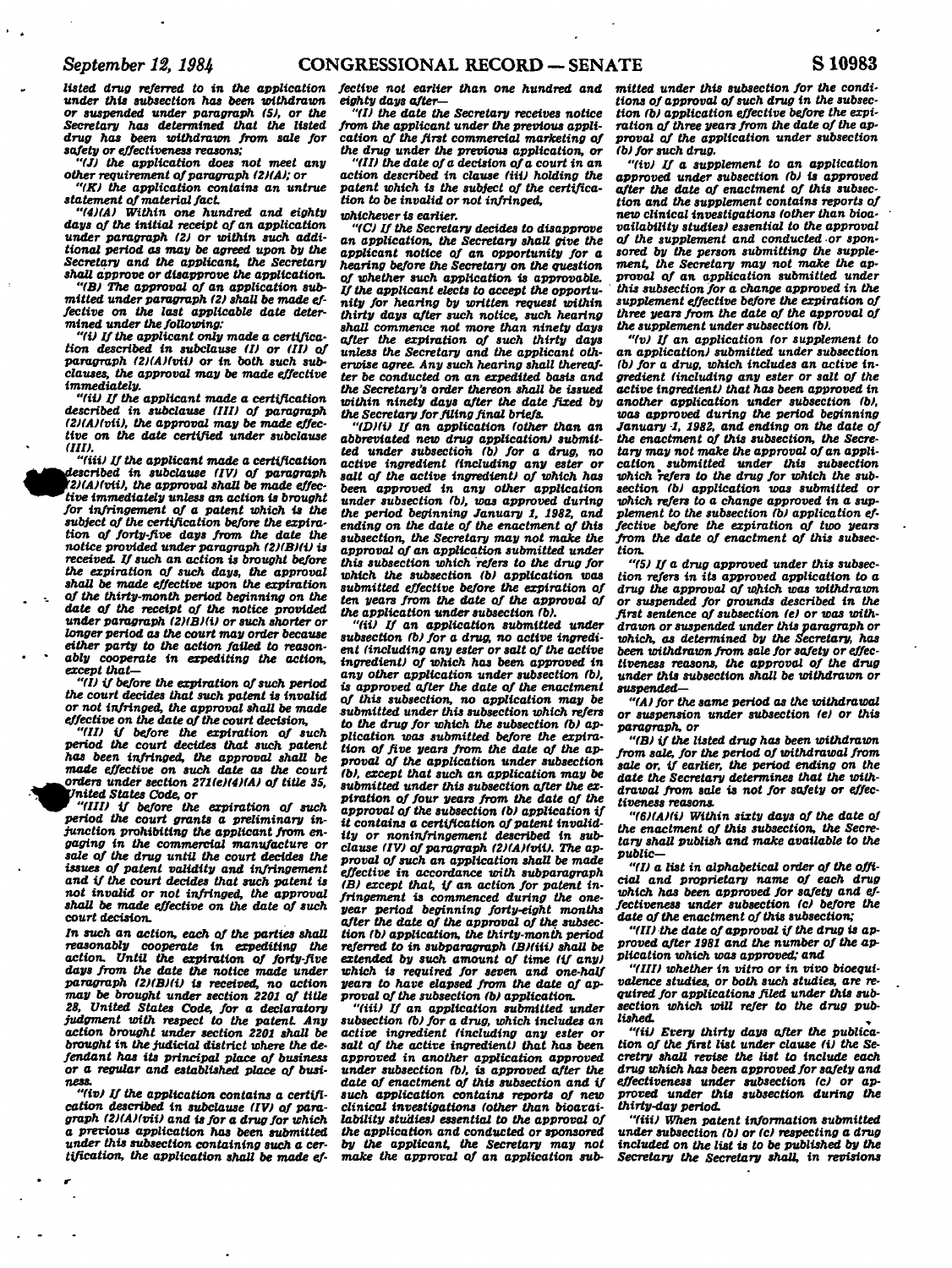made under clause (ii), include such information for such drug.

*"(B) A drug approved for safety and effectiveness under subsection (c) or approved under this subsection shall, for purposes of this subsection, be considered to have been published under subparagraph (A) on the date of its approval or the date of enactment, whichever is later.* 

*"JO If the -approval of a drug -was withdrawn or suspended for grounds described*  in the first sentence of subsection (e) or was *withdrawn or suspended under paragraph IS) or if the Secretary determines that a drug has been withdrawn from sale for safety or effectiveness reasons, it may not be published in the list under subparagraph (A) or, if the withdrawal or suspension -occurred after its'publication in such list, it shaM be immediately removed from such list***—** 

*"(i) for the same period as the withdrawal or suspension under subsection tei or paragraph (5), or* 

*"(ii) if the listed drug has been withdrawn from sale, for the period of withdrawal from sale or, if earlier, the period ending on the date the Secretary determines that the withdrawal from sale is not Jor safety or effectiveness reasons. '* 

*A notice of the removal shall be published* **in**  *the Federal Register.* 

*"(7) For purposes of this subsection: "(A) The term 'bioavailability' means the rate and extent to which the active ingredient or therapeutic ingredient is absorbed from a drug and becomes available at the site of drug action.* 

*"(B) A drug shall be considered to be bioequivalent to a listed drug if—* 

*"<ii the rate and extent of absorption of the drug do not show a significant difference from the rate and extent of absorption of the listed drug when administered at the same molar dose of the therapeutic ingredient under simUar experimental conditions in either a single dose or multiple doses; or* 

*"(ii) the extent of absorption of the drug does not show a significant difference from the extent of absorption of the listed drug when administered at the same molar dose of the therapeutic ingredient under similar experimental conditions in either a single dose or multiple doses and the difference from the listed drug in the rate of absorption of the drug is intentional, is -reflected in its proposed labeling, is not essential to the attainment of effective body drug concentrations on chronic use, and is considered medically insignificant for the drug.".* 

*SEC. 102. (a)(1) Section 505(b) of such Act if amended by adding at the end the following: "The applicant shall file with the application the patent number and the expira-tion date of any patent which claims the drug for which the applicant submitted the application or which claims a method of using such drug and with respect to which a claim of patent infringement could reasonably be asserted if a person not licensed by the owner engaged in the manufacture, use, or sale of the drug. If* **an** *application is filed under this subsection for a drug and a patent which claims such drug or a method of using such drug is issued after the filing date but before approval of the application, the applicant shall amend the application to include the information required by the preceding sentence. Upon approval of the appli-cation, the Secretary shall publish informa*cation, the Secretary shall publish informa*tion submitted under the two preceding sentences.".* 

*(2) Section 505(c) of such Act is amended by inserting "IV after "(c)", by redesignat-ing paragraphs (1) and (2) as subparagraphs (A) and (B), respectively, and by adding at the end the following:* 

*"(2) If the patent information described in subsection (b) could not be filed with* **the** 

*submission of* **an** *application -under subsection (b) because the application was filed before the patent information was required under subsection (b) or a -patent was issued after the application -was approved under such subsection, the holder of an approved application shall file with the Secretary the patent number and the expiration date of any patent which claims the drug for which the application was submitted or which claims a method of using such drug and with respect to which* **a claim** *of patent infringement could reasonably be asserted if a person not licensed by the owner engaged in the manufacture, use, or sale of the drug. If the holder of an approved application could not file patent information under subsection fb) because it was not required at the time the application was approved, the holder shall file such information under this subsection not later than thirty days after tubsection not later than thirty days after* the date of the enactment of this sentence, and if the holder of an approved application could not file patent information under subsection (b) because no patent had been *issued when an application was filed or ap*proved, the holder shall file such informa*tion under this subsection not later than fhirty days after the date the patent in-*<br>*polved is issued. Upon the submission of the Secretary shaM publish it".* 

*(3)(A) The first sentence of section 505(d) of such Act is amended by redesignating clause (6) as clause (7) and inserting after clause (5) the following: "(6) the application failed to* **contain** *the patent information prescribed by subsection fb); or".* 

*(B) The first sentence of section 505(e) of such Act is amended by redesignating clause (4) as clause (5) and inserting after clause (3) the following: "(4) the patent informa-tion prescribed by subsection (c) was not filed within thirty days after the receipt of written notice from the Secretary specifying the failure to file such information; or".* 

*(b)(1) Section 505(a) of such Act is amend-ed by inserting "or (j)" after "subsection*  (b)

*(2) Section 505(c) of such Act is amended by striking out "this subsection" and inserting in lieu thereof "subsection (b)".* 

*(3) The second sentence of section 505(e) of such Act is amended by inserting "submitted under subsection (b) or (j)" after "an application". .* 

*(4) The second sentence of section 505(e) is amended by striking out "(j)" each place it occurs in clause (1)* **and** *inserting in lieu thereof "(k)".* 

*(5) Section 505(h)(1) of such Act (as so redesignated) is amended by striking out "pursuant to this section" and inserting in lieu thereof "under subsection (b) or (j)".* 

*(6) Subsections (a) and (b) of section 527 of such Act are each amended by striking out "505(b)" each place it occurs and insert-ing in lieu thereof "505".* 

*Sec. 103. (a) Section 505(b) of such Act is amended by inserting "(1)" after "(b)", by redesignating clauses (1) through (6) as clauses (A) through (F), respectively, and by adding at the end the following:* 

*"(2) An application submitted under paragraph (1) for a drug for which the investigations described in clause (A) of such paragraph and relied* **upon** *by the applicant for approval of the application were not conducted by or for the applicant and for which the applicant has not obtained a right of ref- •erence or use Jrom the person by or for whom the investigations were conducted shall also include—* 

*"(A) a certification, in the opinion of the applicant and to the best of his knowledge, with respect to each patent which claims the drug for which such investigations were conducted or which claims* **a** *use for such* 

drug for which the applicant is seeking ap*proval -under this subsection and for which information is required to be filed under paragraph (1) or subsection fc)—* 

*"(i) -that such patent information has not been filed,* 

*m tii) that such patent has expired, "(iii) of the date on which such patent will* 

*expire, or "(iv) that such patent is invalid or wSl*  not be infringed by the manufacture, use, or *sale of the new drug for which the application is submitted; and* 

*~iB) if with respect* **to** *the drug for which investigations described in paragraph (VIA) were conducted information was filed under paragraph (1) or subsection (cf for a method of use patent which does not claim* **a** *use for which the applicant is seeking approval under this subsection, a statement that the method of use patent does not claim such a use.* 

*"(3)(A) An applicant who makes* **a** *certification described in paragraph (2)(A)ixo) shall include in the application a statement that, the applicant will give the notice required by subparagraph (B) to—* 

*"(i) each owner of the patent which is the subject of the certification or the representative of such owner designated to receive such notice, and* 

*"(H) the holder of the approved application under subsection fb) for the drug which is claimed by the patent or a use of which is claimed by the patent or the representative of such holder designated to receive such notice* 

*"(B) The* **notice re/erred** *to in subparagraph (A) shall state that an application has been submitted under this subsection for the drug with respect to which the certification is made to obtain approval to engage in the commercial manufacture, use, or sale of the drug before the expiration of the patent referred to in the certification. Such notice shall include a detailed statement of the factual* **and** *legal basis of the applicant's opinion that the patent is not valid or will not be infringed.* 

*"(C) If an application is amended to include a certification described in paragraph (2)(A)(iv), the notice required by subparagraph (B) shall be given when the amended application is submitted".* 

*(b) Section 505(c) of such Act (as amended by section 102(a)(2)) is amended by adding at the end the following:* 

*"(3) The approval of an application filed under subsection (b) which* **contains a certi***flcation required by paragraph (2) of such subsection shall be made effective on the last applicable date determined under the following:* 

*"(A) If the applicant only made a certification described in clause (i) or (ii) of subsection (b)(2)(A) or* **in** *both such clauses, the approval may be made effective immediate-*

*ly. "(B) If the applicant made a certification described in clause (iii) of subsection (b)(2)(A), the approval may be made effective on the date certified under clause (iii).* 

*"(C) If the applicant made a certification described in clause (iv) of subsection (b)(2)(A), the approval shall be made effective immediately unless an action is brought for infringement of a patent which is the subject of the certification before the expiration of forty-five days from the date the notice provided under paragraph (3MB) is received. If such* **an action** *is brought before the expiration of such days, the approval may be made effective upon the expiration of the thirty-month period beginning on the date of the receipt of the notice provided under paragraph' (3XB) or such shorter or longer period us the court may order because* 



 $\mathcal{L}^{\pm}$ 

. 1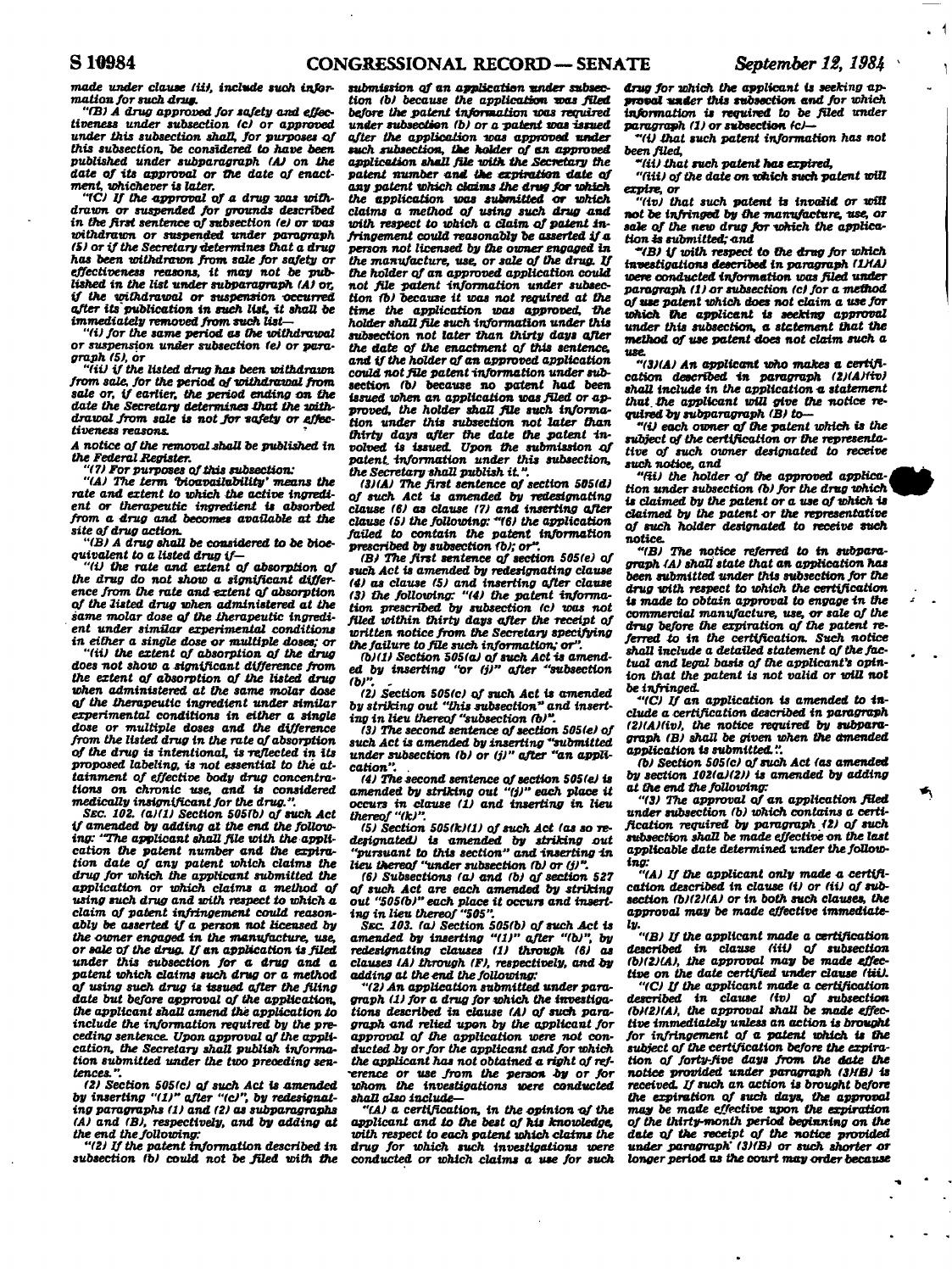*either party to the action failed to reason-ably cooperate in expediting the action, except that—* 

*"(i) if before the expiration of such period the court decides that such patent is invalid or not infringed, the approval may be made effective on the date of the court decision,* 

*"Hi) if before the expiration of such period the court decides that such patent has been infringed, the approval may be made effective on such date as the court orders under section 271(e)(4)(A) of title 35, United States Code, or* 

*"(Hi) if before the expiration of such period the court grants a preliminary in-junction prohibiting the applicant from engaging in the commercial manufacture or sale of the drug until the court decides the issues of patent validity and infringement and if the court decides that such patent is not invalid or not infringed, the approval shall be made effective on the date of such court decision.* 

*In such an action, each of the parties shall reasonably cooperate in expediting the action. Until the expiration of forty-five days from the date the notice made under paragraph (3)(B) is received, no action may be brought under section 2201 of title 28, United States Code, for a declaratory judgment with respect to the patent Any action brought under such section 2201 shall be brought in the judicial district where the defendant has its principal place of business or a regular and established place of business.* 

*"(D)(i) If an application (other than an abbreviated new drug application) submit-ted under subsection (b) for a drug, no active ingredient (including any ester or salt of the active ingredient) of which has been approved in any other application under subsection (b), was approved during the period beginning January 1, 1982, and ending on the date of the enactment of this subsection, the Secretary may not make the approval of another application for a drug for which the investigations described in clause (A) of subsection (b)(1) and relied upon by the applicant for approval of the application were not conducted by or for the applicant and for which the applicant has not obtained a right of reference or use from the person by or for whom the investigations were conducted effective before the expiration of ten years from the date of the approval of the application previously approved under subsection (b).* 

٢.

*"(ii) If an application submitted under subsection (b) for a drug, no active ingredient (including any ester or salt of the active ingredient) of which has been approved in any other application under subsection (b), is approved after the date of the enactment of this clause, no application which refers to the drug for which the subsection (b) application was submitted and for which the investigations described in clause (A) of subsection (b)(1) and relied upon by the applicant for approval of the application were not conducted by or for the applicant and for which the applicant has not obtained a right of reference or use from the person by or for whom the investigations were conducted may be submitted under subsection (b) before the expiration of five years from the date of the approval of the application under subsection (b), except that such* **an** *application may be submitted under subsection (b) after the expiration of four years from the date of the approval of the subsection Ibi application if it contains a certification of patent invalidity or noninfringement described in clause (iv) of subsection (b)(2)(a). The approval of such* **an** *application shall be made effective in accordance with this paragraph except that, if an action* 

*for patent infringement is commenced during the one-year period beginning forty-eight months after the date of the approval of the subsection (b) application, the thirtymonth period referred to in subparagraph (c) shall be extended by such amount of time (if any) which is required for seven and onehalf years to have elapsed from the date of approval of the subsection (b) application.* 

*"(Hi) If an application submitted under subsection (b) for a drug, which includes an active ingredient (including any ester or salt of the active ingredient) that has been approved in another application approved under subsection (b), is approved after the date of the enactment of this clause and if such application contains reports of new clinical investigations (other than bioavailability studies) essential to the approval of the application and conducted or sponsored by the applicant, the Secretary may not make the approval of an application submitted under subsection (b) for the conditions of approval of such drug* **in** *the approved subsection (b) application effective before the expiration of three years from the date of the approval of the application under subsection (b) if the investigations described in clause (A) of subsection (b)(1) and relied upon by the applicant for approval of the application were not conducted by or for the applicant and if the applicant has not obtained a right of reference or use from the person by or for whom the investigations were conducted.* 

*"(iv) If a supplement to an application approved under subsection (b) is approved after the date of enactment of this clause and the supplement contains reports of* **new clinical** *investigations (other than bioavailabilty studies) essential to the approval of the supplement and conducted or sponsored by the person submitting the supplement, the Secretary may not make the approval of an application submitted under subsection (b) for a change approved in the supplement effective before the expiration of three years from the date of the approval of the supplement under subsection (b) if the investigations described in clause (A) of subsection (b)(1) and relied upon by the applicant for approval of the application were not conducted by or for the applicant and if the ap-plicant has not obtained a right of reference or use from the person by or for whom the investigations were conducted.* 

*"(v) If an application (or supplement to an application) submitted under subsection (b) for a drug, which includes an active ingredient (including any ester or salt of the active ingredient) that has been approved in another application under subsection (b), was approved during the period beginning January 1, 1982, and ending on the date of the enactment of this clause, the Secretary may not make the approval of* **an** *application submitted under this subsection and for which the investigations described in clause (A) of subsection (b)(1) and relied upon by the applicant for approval of the application were not conducted by or for the applicant and for which the applicant has not obtained a right of reference or use from the person by or for whom the investigations were conducted and which refers to the drug for which the subsection (b) application was submitted effective before the expiration of tubmitted effective before the expiration of two years from the date of enactment of this*<br>clause."

*Sec. 104. Section 505 of such Act is amended by adding at the end the following:* 

*"(I) Safety and effectiveness data and information which has been submitted in* **an**  *application under subsection (b) for a drug and which has not previously been disclosed to the public shall be made available to the public, upon request, unless extraordinary circumstances are shown—* 

*"(1) if no work is being or will be undertaken to have the application approved,* 

*. "(2) if the Secretary has determined that the application is not approvable and all legal appeals have been exhausted,* 

*"(3) if approval of the application under subsection (c) is withdrawn and all legal appeals have been exhausted,* 

*"(4) if the Secretary has determined that such drug is not a new drug, or* 

*"(5) upon the effective date of the approval of the first application under subsection (j) which refers to such drug or upon the date upon which the approval of an application under subsection (j) which refers to such drug could be made effective if such an application had been submitted.* 

*"(m) For purposes of this section, the term 'patent' means a patent issued by the Patent and Trademark Office of the Department of Commerce.".* 

*SEC. 105. (a) The Secretary of Health and Human Services shall promulgate, in accordance with the* **notice and** *comment requirements of section 553 of title 5, United States Code, such regulations as may be necessary for the administration of section 505 of the Federal Food, Drug, and Cosmetic Act, as amended by sections 101, 102, and 103 of this Act, within one year of the date of enactment of this Act* 

*(b) During the period beginning sixty days after the date of the enactment of this Act and ending on the date regulations promulgated under subsection (a) take effect, abbreviated new drug applications may be submitted in accordance with the provisions of section 314.2 of title 21 of the Code of Federal Regulations and shall be considered as suitable for any drug which has been ap-proved for safety and effectiveness under section 505(c) of the Federal Food, Drug, and Cosmetic Act before the date of the enactment of this Act If any such provision is inconsistent with the requirements of section 505 (j) of the Federal Food, Drug, and Cosmetic Act the Secretary shall consider the application under the applicable requirements of such section. The Secretary of Health and Human Services may not approve such an abbreviated new drug application which is filed for a drug which is described in sections 505(c)(3)(D) and S0S(j)(4)(D) of the Federal Food, Drug, and Cosmetic Act except in accordance with such section.* 

*Sec. 106. Section 2201 of title 28, United States Code, is amended by inserting "(a)" before "In a case" and by adding at the end the following:* 

*"(b) For limitations on actions brought with respect to drug patents see section 505 of the Federal Food, Drug, and Cosmetic Act".* 

## *TITLE II—PATENT EXTENSION*

*SEC. 201. (a) Title 35 of the United States Code is amended by adding the following new section immediately after section 155A:* 

## *"§ 156. Extension of patent term*

*"(a) The term of a patent which claims a product a method of using a product or a method of manufacturing a product shall be extended* **in accordance** *with this section from the original expiration date of the patent if—* 

*"(1) the term of the patent has not expired before* **an** *application is submitted under subsection (d)for its extension;* 

*"(2) the term of the patent has never been extended;* 

*"(3) an application for extension is submitted by the owner of record of the patent or its agent and in accordance with the requirements of subsection (d);*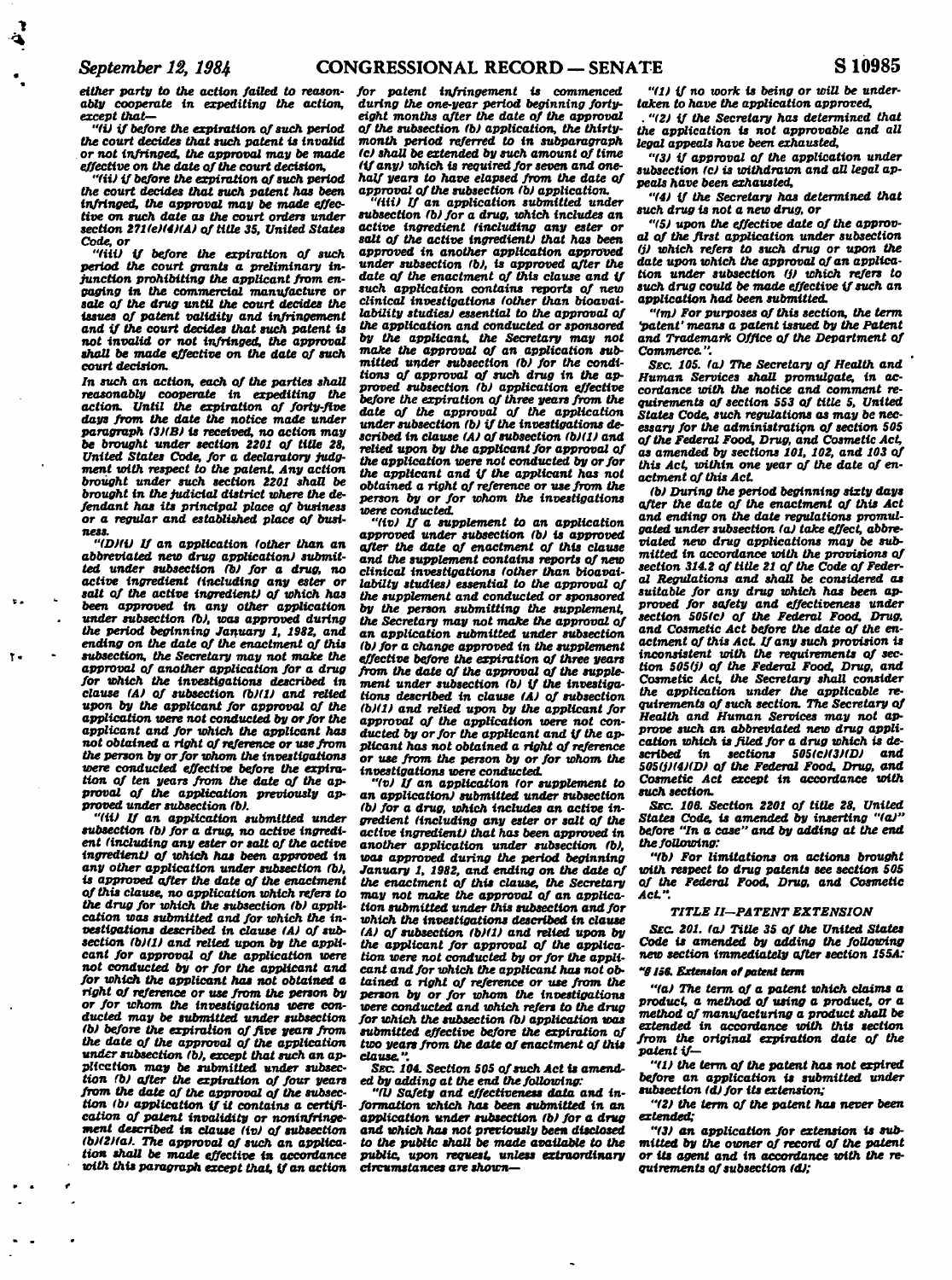*"(4) the product has been subject to a regulatory review period before its commercial marketing or use;* 

*"(S)(A) except as provided in subparagraph (B), the permission for the commercial marketing or use of the product after such regulatory review period is the first permitted commercial marketing or use of the product under the provision of law under which such regulatory review period occurred; or* 

*"(B) in the case of a patent which claims a method of manufacturing the product which primarily uses recombinant DNA technology in the manufacture of the product, the permission for the commercial marketing or use of the product after such regulatory review period is the first permitted commercial marketing or use of a product manufactured under the process claimed in the patent* 

*The product referred to in paragraphs (4) and (S) is hereinafter in this section referred to as the 'approved product'.* 

*"(b) The rights derived from any patent the term of which is extended under this section shall during the period during which the patent is extended—* 

*"(1) in the case of a patent which claims a product, be limited to any use approved for the approved product before the expiration of the term of the patent under the provision of law under which the applicable regulatory review occurred;* 

*"(2) in the case of a patent which claims a method of using a product, be limited to any use claimed by the patent and approved for the approved product before the expiration of the term of the patent under the provision of law under which the applicable regulatory review occurred; and* 

*"(3) in the case of a patent which claims a method of manufacturing a product, be limited to the method of manufacturing as used to make the approved product* 

*"(c) The term of a patent eligible for extension under subsection (a) shall be extended by the time equal to the regulatory review period for the approved product which period occurs after the date the patent is issued, except that—* 

*"(1) each period of the regulatory review period shall be reduced by any period determined under subsection (d)(2)(B) during which the applicant for the patent extension did not act with due diligence during such period of the regulatory review period;* 

*"(2) after any reduction required by paragraph (1), the period of extension shall in-clude only one-half of the time remaining in the periods described in paragraphs (l)(B)(i), (2)(B)(i), and (3)(B)(i) of subsection (g);* 

*"(3) if the period remaining in the term of a patent after the date of the approval of the approved product under the provision of law under which such regulatory review occurred when added to the regulatory review period as revised under paragraphs (1) and (2) exceeds fourteen years, the period of extension shall be reduced so that the total of both such periods does not exceed fourteen years; and* 

*"(4) in no event shall more than one patent be extended for the same regulatory review period for any product* 

*"(d)(1) To obtain an extension of the term of a patent under this section, the owner of record of the patent or its agent shall submit an application to the Commissioner. Such an application may only be submitted within the sixty-day period beginning on the date the product received permission under the provision of law under which the applicable regulatory review period occurred for commercial marketing or use. The application shall contain—* 

*"(A) the identity of the approved product and the Federal statute under which regulatory review occurred;* 

*."(B) the identity of the patent for which an extension is being sought and the identity of each claim of such patent which claims the approved product or a method of using* 

*or manufacturing the approved product' "(C) information to enable the Commis-sioner to determine under subsections (a) and (b) the eligibility of a patent for extension and the rights that will be derived from the extension and information to enable the Commissioner and the Secretary of Health and Human Services to determine the* 

*period of the extension under subsection (g); "(D) a brief description of the activities undertaken by the applicant during the applicable regulatory review period with re-spect to the approved product and the sig-nificant dates applicable to such activities; and* 

*"(E) such patent or other information as the Commissioner may require.* 

*"(2)(A) Within sixty days of the submittal of an application for extension of the term of a patent under paragraph (1), the Com-missioner shall notify the Secretary of Health and Human Services if the patent claims any human drug product a medical device, or a food additive or color additive or a method of using or manufacturing such a product device, or additive and if the product device, and additive are subject to the Federal Food, Drug, and Cosmetic Act of the extension application and shall* **submit**  *to the Secretary a copy of the application. Not later than 30 days after the receipt of an application from the Commissioner, the Secretary shall review the dates contained in the application pursuant to paragraph (IXC) and determine the applicable regulatory review period, shall notify the Commissioner of the determination, and shall publish in the Federal Register a notice of such determination.* 

*"(B)(i) If a petition is submitted to the Secretary under subparagraph (A), not later than one hundred and eighty days after the publication of the determination under subparagraph (A), upon which it may reason-ably be determined that the applicant did not act-with due diligence during the applicable regulatory review period, the Secretary shall, in accordance with regulations promulgated by the Secretary determine if the applicant acted with due diligence during the applicable regulatory review period. The Secretary shall make such determination not later than ninety days after the receipt of such a petition. The Secretary may not delegate the authority to make the determination prescribed by this subparagraph to*  **an** *office .below the Office of the Commissioner of Food and Drugs.* 

*"(ii) The Secretary shall notify the Com-missioner of the determination and shall publish in the Federal Register a notice of such determination together with the factual and legal basis for such determination. Any interested person may request within the sixty-day period beginning on the publication of a determination, the Secretary to hold an informal hearing on the determination. If such a request is made within such period, the Secretary shall hold such hearing not later than thirty days after the date of the request or at the request of the person making the request not later than sixty days after such date. The Secretary shall provide notice of the hearing to the owner of the patent involved and to any interested person and provide the owner and any interested person an opportunity to participate in the hearing. Within thirty days after the completion of the hearing, the Secretary shall affirm or revise the determination which was the subject of the hearing and* 

*notify the Commissioner of any revision of the determination and shall publish any such revision in the Federal Register.* 

*"(3) For the purposes of paragraph (2)(B), the term 'due diligence' means that degree of attention, continuous directed effort and timeliness as may reasonably be expected from, and are ordinarily exercised by, a person during a regulatory review period.* 

*"(4) An application for the extension of the term of a patent is subject to the disclosure requirements prescribed by the Commissioner.* 

*"(e)(1) A determination that a patent is eligible for extension may be made by the Commissioner solely on the basis of the representations contained in the application for the extension. If the Commissioner determines that a patent is eligible for extension under subsection (a) and that the requirements of subsection (d) have been complied with, the Commissioner shall issue to the applicant for the extension of the term of the patent a certificate of extension, under seal, for the period prescribed by subsection (c). Such certificate shall be recorded in the official file of the patent and shall be considered as part of the original patent* 

*"(2) If the term of a patent for which an application has been submitted under subsection (d) would expire before* **a** *certificate of extension is issued or denied under para*graph (1) respecting the application, *Commissioner'shall extend, until such determination is made, the term of the patent for periods of up to one year if he determines that the patent is eligible for extension.* 

*"(f) For purposes of this section:* 

*"(1) The term "product' means:* 

*"(A) A human drug product* 

*"(B) Any medical device, food additive, or color additive subject to regulation under the Federal Food, Drug, and Cosmetic Act* 

 $\overline{z}$ 

 $-7$ 

*"(2) The term "human drug product' means the active ingredient of* **a** *new drug, antibiotic drug, or human biological product (as those terms are used in the Federal Food, Drug, and Cosmetic Act and the Public Health Service Act) including any salt or ester of the active ingredient as* **a**  *single entity or in combination with another active ingredient* 

*"(3) The term "major health or environmental effects test' means a test which is reasonably related to the evaluation of the health or environmental effects of a product which requires at least six months to conduct and the data from which is submitted to receive permission for commercial marketing or use. Periods of analysis or evaluation of test results are not to be included in determining if the conduct of a test required at least six months.* 

*"(4)(A) Any reference to section 351 is a reference to section 351 of the Public Health Service Act* 

*"(B) Any reference to section 503, SOS, 507, or 515 is a reference to section S03, SOS, 507, or SIS of the Federal Food, Drug, and Cosmetic Act* 

*"(5) The term "informal hearing' has the meaning prescribed for such term by section 201 (y) of the Federal Food, Drug, and Cosmetic Act* 

*"(6) The term "patent' means a patent issued by the United States Patent and Trademark Office.* 

*"(g) For purposes of this section, the term "regulatory review period' has the following meanings:* 

*"(1) (A) In the case of a product which is a human drug product the term means the period described in subparagraph (B) to which the limitation described in paragraph (4) applies.* 

*"(B) The regulatory review period for a human drug product is the sum of—*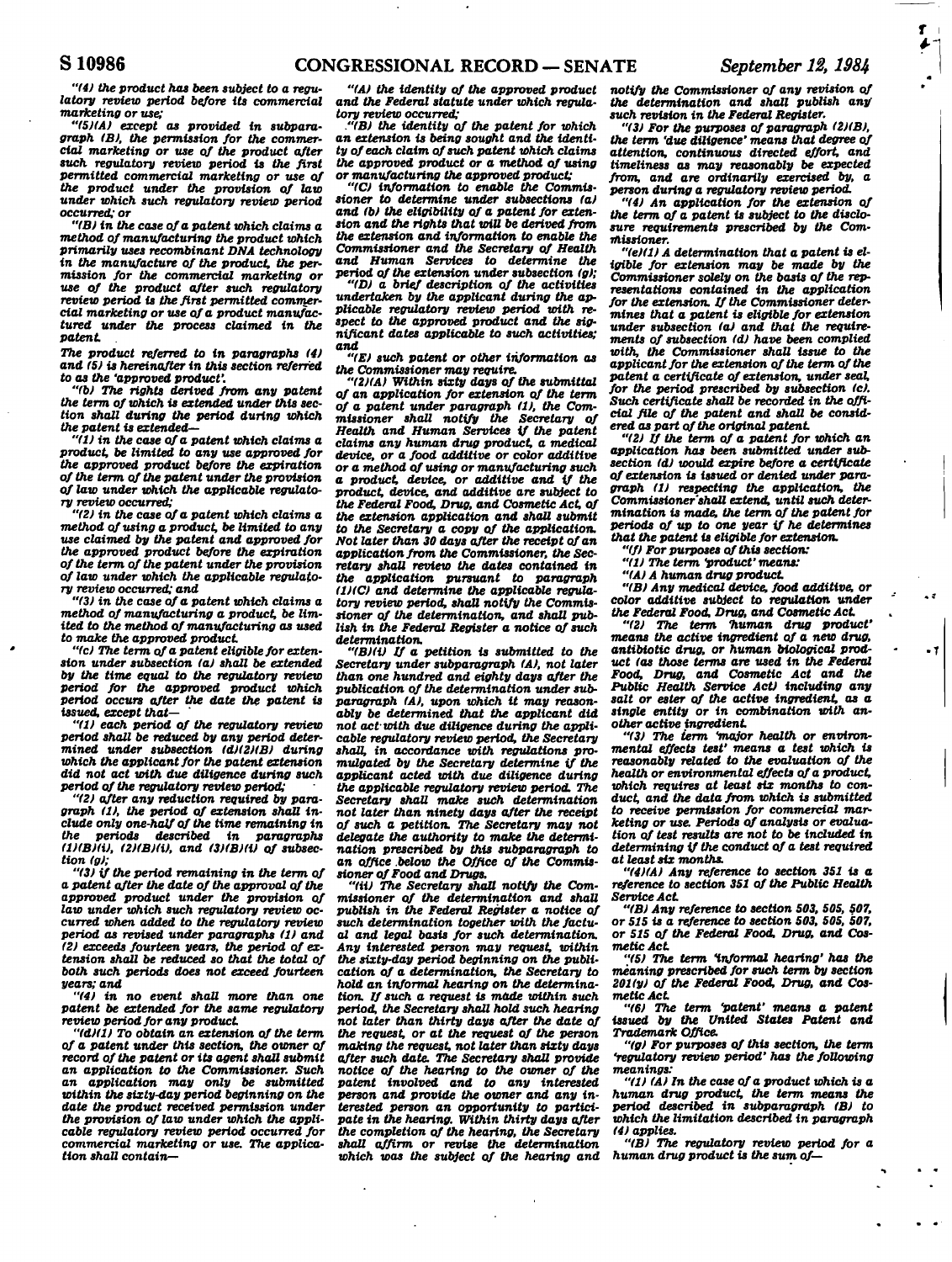*"(i) the period beginning on the date an exemption under subsection tit of section 505 or subsection (d) of section 507 became effectice for the approved human drug product and ending on the date* **an** *application was initially submitted for such drug product under section 351. 505, or 507, and* 

*"Hi) the period beginning on the date the application was initially submitted for the approved human drug product under sec-tion 351, subsection (b) of section 505, or section 507 and ending on the date such application was approved under such section.* 

*"(2)(A) In the case of* **a** *product which is a food additive or color additive, the term means the period described in subparagraph (B) to which the limitation described in paragraph (4) applies.* 

*"(B) The regulatory review period for a food or color additive is the sum of—* 

*"til the period beginning on the date a major health or environmental effects test on the additive was initiated and ending on the date a petition was initially submitted with respect to the product under the Federal Food, Drug, and Cosmetic Act requesting the issuance of a regulation for use of the product, and* 

*"Hi) (he period beginning on the date a petition was initially submitted with respect to the product under the Federal Food, Drug, and Cosmetic Act requesting the issuance of a regulation for use of the product, and ending on the date such regulation became effective or. if objections were filed to such regulation, ending on the date such objections were resolved and commercial marketing was permitted or, if commercial marketing was permitted and later revoked pending further proceedings as a result of such objections, ending on the date such proceedings were finally resolved and commercial marketing was permitted.* 

*"(3)(A) In the case of a product which is a medical device, the term means the period described* **in** *subparagraph (B) to which the limitation described in paragraph (4) applies.* 

*"(B) The regulatory review period for a medical device is the sum of—* 

*"(i) the period beginning on the date* **a clinical** *investigation on humans involving the device was begun and ending on the date an application was initially submitted with respect to the device under section 515, and* 

*• "Hi) the period beginning on the date an application was initially submitted with respect to the device under section 515 and ending on the date such application was approved under such Act or the period beginning on the date a notice of completion of a product development protocol was initially submitted under section 515(f)(5) and ending on the date the protocol was declared completed under section 515(f)(6).* 

*"(4) A period determined under any of the preceding paragraphs is subject to the following limitations:* 

*"(A) If the patent involved was issued after the date of the enactment of this section, the period of extension determined on the basis of the regulatory review period determined under any such paragraph may not exceed five years.* 

*"(B) If the patent involved was issued before the date of the enactment of this section and—* 

*"(i) no request for an exemption described*  **in** *paragraph (1)(B) was submitted.* 

*"(ii) no major health or environmental effects test described in paragraph (2) was initiated and no petition for a regulation or application for registration described in such paragraph was submitted, or* 

*"(Hi) no clinical investigation described in paragraph (3) was begun or product development protocol described* **in** *such paragraph was submitted.* 

*before such date for the approved product the period of extension determined on the basis of the regulatory review period determined under any such paragraph may not exceed five years.* 

*"(C) If the patent involved urns issued before the date of the enactment of this section and if an action described in subparagraph (B) was taken before the date of the enactment of this section with respect to the approved product and the commercial marketing or use of the product has not been approved before such date, the period of extension determined* **on** *the basis of the regulatory review period determined under such paragraph may not exceed two years.* 

*"(h) The Commissioner may establish such fees as the Commissioner determines appropriate to cover the costs to the Office of receiving and acting upon applications under this section.".* 

*(b) The analysis for chapter 14 of title 35 of the United States Code is amended by adding at the end thereof the following: "156. Extension of patent term."* 

*Ssc. 202. Section 271 of title 35, United States Code, is amended by adding at the end the following:* 

*"(e)(1) It shall not be* **an** *act of infringement to make, use, or sell a patented invention (other than a new animal drug or veterinary biological product (as those terms are used in the Federal Food, Drug, and Cosmetic Act and the Act of March 4, 1913)) solely for uses reasonably related to the development and submission of information under a Federal law which regulates the* 

*manufacture, use, or sale of drugs. "(2) It shall be an act of infringement to submit* **an** *application under section SOS(j) of the Federal Food, Drug, and Cosmetic Act or described in section 505(b)(2) of such Act for* **a** *drug claimed* **in a** *patent or the use of which is claimed in* **a** *patent, if the purpose of such submission is to obtain approval under such Act to engage in the commercial manufacture, use, or sale of* **a** *drug claimed*  **in a** *patent or the use of which is claimed in a patent before the expiration of such*  **patent** 

*"(3) In any action for patent infringement brought under this section, no injunctive or other relief may be granted which would prohibit the making, using, or selling of* **a**  *patented invention under paragraph (1).* 

*"(4) For* **an** *act of infringement described in paragraph (2)—* 

*"(A) the court shall order the effective date of any approval of the drug involved* **in** *the infringement to be a date which is not earlier than the date of the expiration of the patent which has been infringed,* 

*"(B) injunctive relief may be granted against an infringer to prevent the commercial manufacture, use, or sale of an approved drug, and* 

*"(C) damages or other monetary relief may be awarded against* **an** *infringer only if there has been commercial manufacture, use, or sale of an approved drug.* 

*The remedies prescribed by subparagraphs (A), IB), and (C) are the only remedies which may be granted by a court for an act of infringement described in paragraph (2), except that* **a** *court may award attorney fees under section 285.".* 

*Sec. 203. Section 282 of title 35. United States Code, is amended by adding at the end the following: "Invalidity of the extension of a patent term or any portion thereof under section 156 of this title because of the material failure—* 

*"(1) by the applicant for the extension, or "(2) by the Commissioner,* 

*to comply with the requirements of such section shall be* **a** *defense in any action involving the infringement of a patent during the*  *period of the extension of its term and shall be pleaded. A due diligence determination under section 156(d)(2) is not subject to review in such* **an action.".** 

*TITLE HI—AMENDMENTS TO THE TEX-TILE FIBER PRODUCTS IDENTIFICA-TION ACT AND THE WOOL PRODUCTS LABELING ACT OF 1939* 

*Ssc. 301. Subsection (b) of section 4 of the Textile Fiber Products Identification Act (15 U.S.C. 70b) is amended by adding at the end' thereof the following new paragraph:* 

*"(5) If it is a textile fiber product processed or manufactured in the United States, it be so identified.".* 

*Sec. 302. Subsection (e) of section 4 of the Textile Fiber Products Identification Act (IS U.S.C. 70b) is amended to read as follows:* 

*"(e) For purposes of this Act, in addition to the textile fiber products contained therein, a package of textile fiber products intended for sale to the ultimate consumer shall be misbranded unless such package has affixed to it a stamp, tag, label, or other means of identification bearing the information required by subsection (b), with respect to such contained textile fiber products, or is transparent to the extent it allows for the clear reading of the stamp, tag, label, or other means of identification* **on** *the textile fiber product, or in the case of hosiery items, this section shall not be construed as requiring the affixing of a stamp, tag, label, or other means of identification to each hosiery product contained in a package if (1) such hosiery products are intended for sale to the ultimate consumer* **in** *such package, (2) such package has affixed to it a stamp tag, label, or other means of identification bearing, with respect to the hosiery products contained therein, the information required by subsection (b), and (3) the information on the stamp, tag, label, or other means of identification affixed to such package is equally applicable with respect to each textile fiber product contained therein.".* 

*SEC. 303. Section 4 of the Textile Fiber Products Identification Act (15 U.S.C. 70b) is amended by adding at the end thereof the following new subsections:* 

*"(i) For the purposes of this Act, a textile fiber product shall be considered to be falsely or deceptively advertised* **in** *any mail order catalog or maU order promotional material which is used in the direct sale or direct offering for sale of such textile fiber product, unless such textile fiber product description states in* **a** *clear and conspicuous manner that such textile fiber product is processed or manufactured in the United States of America, or imported, or both.* 

*"(j) For purposes of this Act, any textile fiber product shall be misbranded if a stamp tag, label, or other identification conforming to the requirements of this section is not on or affixed to the inside center of the neck midway between the shoulder seams or, if such product does not contain a neck, in the most conspicuous place on the inner side of such product, unless it is on or affixed on the outer side of such product, or*  **in** *the case of hosiery items on the outer side of such product or package.".* 

*Ssc. 304. Paragraph (2) of section 4(a) of the Wool Products Labeling Act of 1939 (IS U.S.C. 68b(a)(2)) is amended by adding at the end thereof the following* **nets** *subparagraph:* 

*"(D) the name of the country where processed or manufactured.".* 

*Sec. 305. Section 4 of the Wool Products Labeling Act of 1939 (IS UJS.C. 68b) is amended by adding at the end thereof the following new subsections:* 

*"(e) For the purposes of this Act, a wool product shall be considered to be falsely or*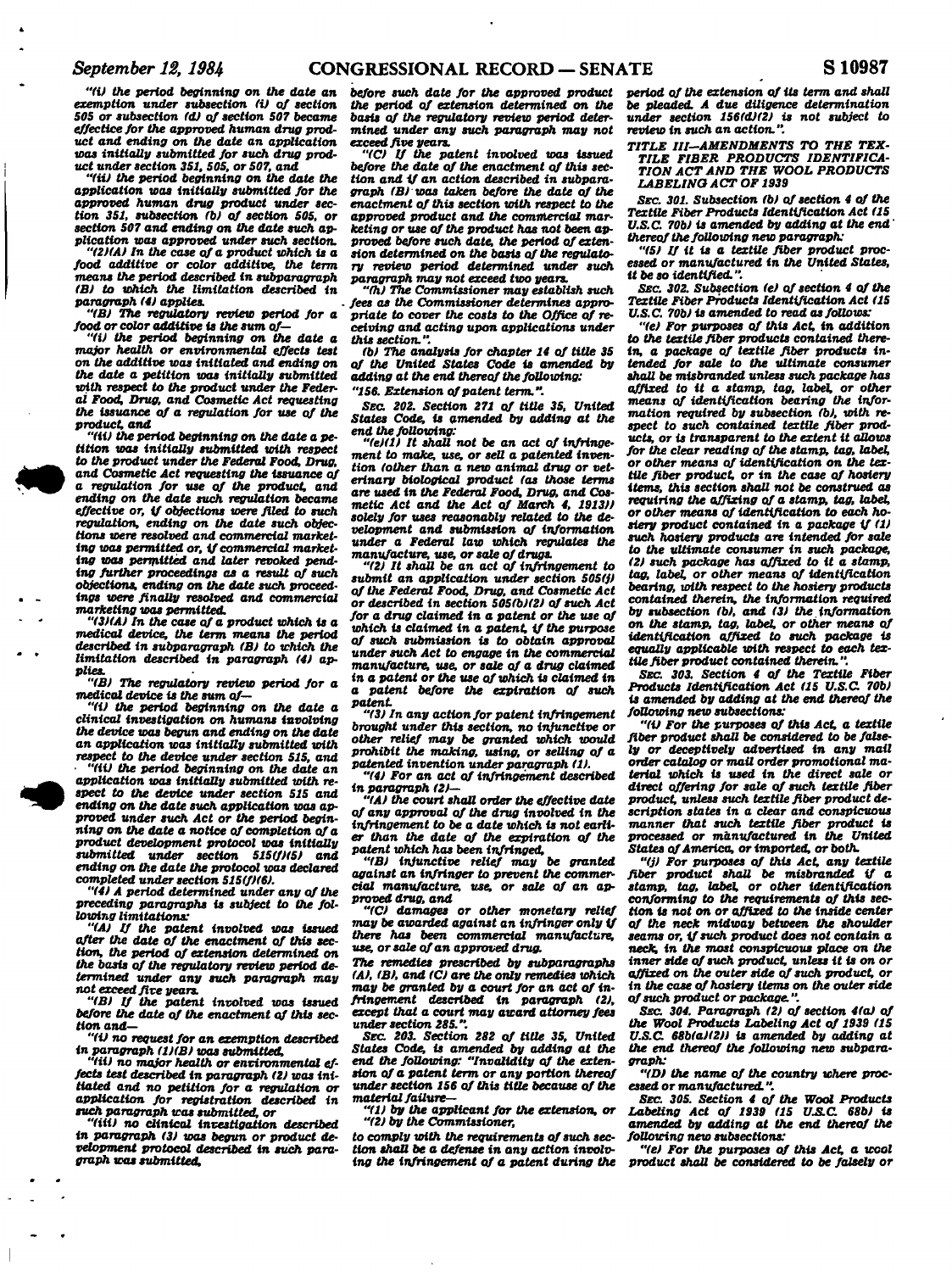# **S10988 CONGRESSIONAL RECORD — SENATE** *September 12, 1984*

 $\bullet$ 

 $\mathbf{I}$ 

*deceptively advertised in any mail order promotional material which is used in the direct sale or direct offering for sale of such wool product, unless such wool product description states in a clear and conspicuous manner that such wool product is processed or manufactured in the United States of America, or imported, or both.* 

*"(f) For purposes of this Act, any wool product shall be misbranded if a stamp, tag, label, or other identification conforming to the requirements of this section is not on or affixed to the inside center of the neck midway between the shoulder seams or, if such product does not contain a neck, in the most conspicuous place on the inner side of such product, unless it is on or affixed on the outer side of such product or in the case of hosiery items, on the outer side of such product or package.".* 

*SEC. 306. Section 5 of the Wool Products Labeling Act of 1939 (IS U.S.C. 68c) is amended—* 

*(1) by striking out "Any person" in the first paragraph and inserting in lieu thereof "(a) Any person",* 

*(2) by striking out "Any person" in the second paragraph and inserting in lieu thereof "(b) Any person", and* 

*(3) by inserting after subsection (b) (as designated by this section) the following new subsection:* 

*"(c) For the purposes of subsections (a) and (b) of this section, any package of wool products intended for sale to the ultimate consumer shall also be considered a wool product and shall have affixed to it a stamp, tag, label, or other means of identification bearing the information required by section 4, with respect to the wool products contained therein, unless such package of wool products is transparent to the extent that it allows for the clear reading of the stamp, tag, label, or other means of identification affixed to the wool product, or in the case of hosiery items this section shall not be construed as requiring the affixing of a stamp, tag, label, or other means of identification to each hosiery product contained in a packto each hosiery product contained in a package if (1) such hosiery products are intended for sale to the ultimate consumer in such package, (2) such package has affixed to it a stamp, tag, label, or other means of identifi-cation bearing, with repsect to the hosiery*  cation bearing, with repsect to the hosiery products contained therein, the information *required by subsection (4), and (3) the infor*mation on the stamp, tag, label, or other *package is equally applicable with repsect to each hosiery product contained therein.".* 

*SEC. 307. The amendments made by this*<br>title shall be effective ninety days after the *date of enactment of this Act* 

**Amend the title so as to read: "An Act to amend the Federal Food, Drug, and Cosmetic Act to revise the procedures for new drug applications, to amend title 35, United States Code, to authorize the extension of the patents for certain regulated products, and for other purposes.".** 

**Mr. HATCH. Mr. President, I bring to the floor S. 1538, the Drug Price Competition and Patent Term Restoration Act of 1984. This is the successor to S. 2926, which the Senate passed on August 10, 1984. When S. 2926 was received by the House, Representative HENRY WAXMAN, the House sponsor, took up the House version, H.R. 3605, brought it into conformity with the Senate bill, with a few minor additional amendments, and substituted H.R. 3605 for the text of S. 1538, a separate Senate bill. That bill was passed by the House and is now before us.** 

**Perhaps the most significant difference between the House and Senate bills is the change in the 5-year moratorium on abbreviated new drug application or [ANDA] filings after the approval of a new chemical entity NDA. As now modified by the House, a prospective competitor could file its ANDA after 4 years, but only if it filed a patent challenge under the statute at the same time. Nevertheless, the competitor could not get its ANDA made effective during the pendency of the litigation until 7V4 years had passed from the NDA approval, the same result as under S. 2926. Still, this provision as changed offers some relief to those concerned about patent challenges during the 5 years. And I would add that nothing would prevent a prospective competitor from taking the same steps to set up an infringement action—where it could challenge the patent—as it could under current law. In no case would the ability of a generic manufacturer to challange a patent be less than it is now.** 

**I would also note that the House added as title III of the bill a measure earlier passed by the Senate, dealing with the labeling of textiles. I am unaware of any objection to this step,**  and understand that Senator THUR-**MOND, the sponsor, is willing to accept the House changes.** 

**Finally, I would like to address the matter of the release of information submitted to FDA by manufacturers. In the debate on S. 2926,1 engaged in a colloquy on the floor with Senator DECONCINI confirming that the intent of the bill is simply to continue current FDA policy and procedures in this area. I would simply like to reaffirm that colloquy to make plain that it refers to this bill—whose language is identical on this point with S. 2926 just as it did to S. 2926:** 

**Mr. DECONCINI. I would like to engage in a colloquy with my friend, Senator HATCH. I understand that S. 2926, as amended statutorily codifies FDA's current regulation and practice with reference to standards for the release of trade secret, confidential commercial and financial information contained in NDA files, is that correct?** 

**Mr. HATCH. Yes, the bill carries over from the existing regulation the provision that information is releasable—if other requirements are met—unless extraordinary circumstances are shown. Under current practice, which will be the practice under this**   $extraordinary$ **present for example when the information is trade secret or confidential commercial or financial Information. As one specific example, release would not be permitted if the information has never been previously released and would support the application of a competitor for approval before a foreign regulatory agency. As another example, safety and efficacy data contained in an application that was not approved will not be released if the data retains possible commercial, competitive value. In short, the provision retains the applicability of the (b)(4) exemption under the Freedom of Information Act.** 

**Mr. DECONCINI. That is my understanding also.** 

**Further, I would like to read at this point a letter I received today from the Food and Drug Administration confirming its current treatment of this issue. Again, it is our intent to ratify FDA's present interpretation of the extraordinary circumstances regulation.** 

## **PUBLIC HEALTH SERVICE,**

**FOOD AND DRUG ADMINISTRATION,**  *Rockville, MD, September 12,1984.*  **Hon. ORRIN G. HATCH,** 

#### *U.S. Senate,*

*Washington, DC.* 

**DEAR SENATOR HATCH: Thank you for your September 4 letter requesting comment on section 104 of S. 1538, the Drug Price Competition and Patent Term Restoration Act of 1984. Section 104 would amend section 505 of the Federal Food, Drug, and Cosmetic Act to require, unless "extraordinary circumstances" were shown, the disclosure of safety and effectiveness data if any of the following five conditions were met:** 

**1. if no work is being or will be undertaken to have the application approved.** 

**2. if the Secretary has determined that the application is not approvable and all legal appeals have been exhausted,** 

**3. if approval of the application under** *^^m,*  subsection (c) is withdrawn and all legal ap**peals have been exhausted,** *W^^?* 

**4. if the Secretary has determined that such drug is not a new drug, or** 

**5. upon the effective date of the approval of the first application under subsection (j) which refers to such drug or upon the date upon which the approval of an application under subsection (j) which refers to such drug could be made effective if such an application had been submitted.** *••* **\*** 

**Section 104 essentially restates FDA's current regulations governing the disclosure of Information in new drug application files**  where the data are no longer important to **the marketing status of the drug in the United States. See, e.g., 21 C.F.R. 314.14(f).** 

**During testimony on S. 1538, FDA Chief Counsel Tom Scarlett testified that the agency interprets the term "extraordinary circumstances" as including a situation in which safety and effectiveness data have commercial value as confidential business information, even though their submission**  is not required as a condition to the approv**al of a marketing application by FDA. As** *^^^.*  you know, that interpretation is set forth **explicitly in a pending proposal to revise FDA's new drug approval regulations. Mr. Scarlett noted that the agency's interpreta-tion of the term "extraordinary circum-stances" had not been judicially tested, and suggested that clarification of the intended meaning of the term as it appeared in the bill would be useful.** 

**In the colloquy between you and Senator**  DeConcini, you stated that the term "ex**traordinary circumstances" as used in the bill is intended to retain the applicability of exemption (b)(4) of the Freedom of Information Act, relating to confidential commercial or financial information. The proposed revision in FDA's regulations would eliminate the term "extraordinary circumstances" in 21 C.F.R. 314.14(f), and provide that safety and effectiveness data in new drug application files are subject to disclosure in the events described unless they continue to represent trade secret or confidential commercial or financial Information, which is the standard for exemption under section (b)(4) of the FOIA. Thus, the understanding expressed in the colloquy about the meaning of "extraordinary circum**stances" in the bill is the same as the pro**posed revision in FDA's regulations. That** 

 $\sim$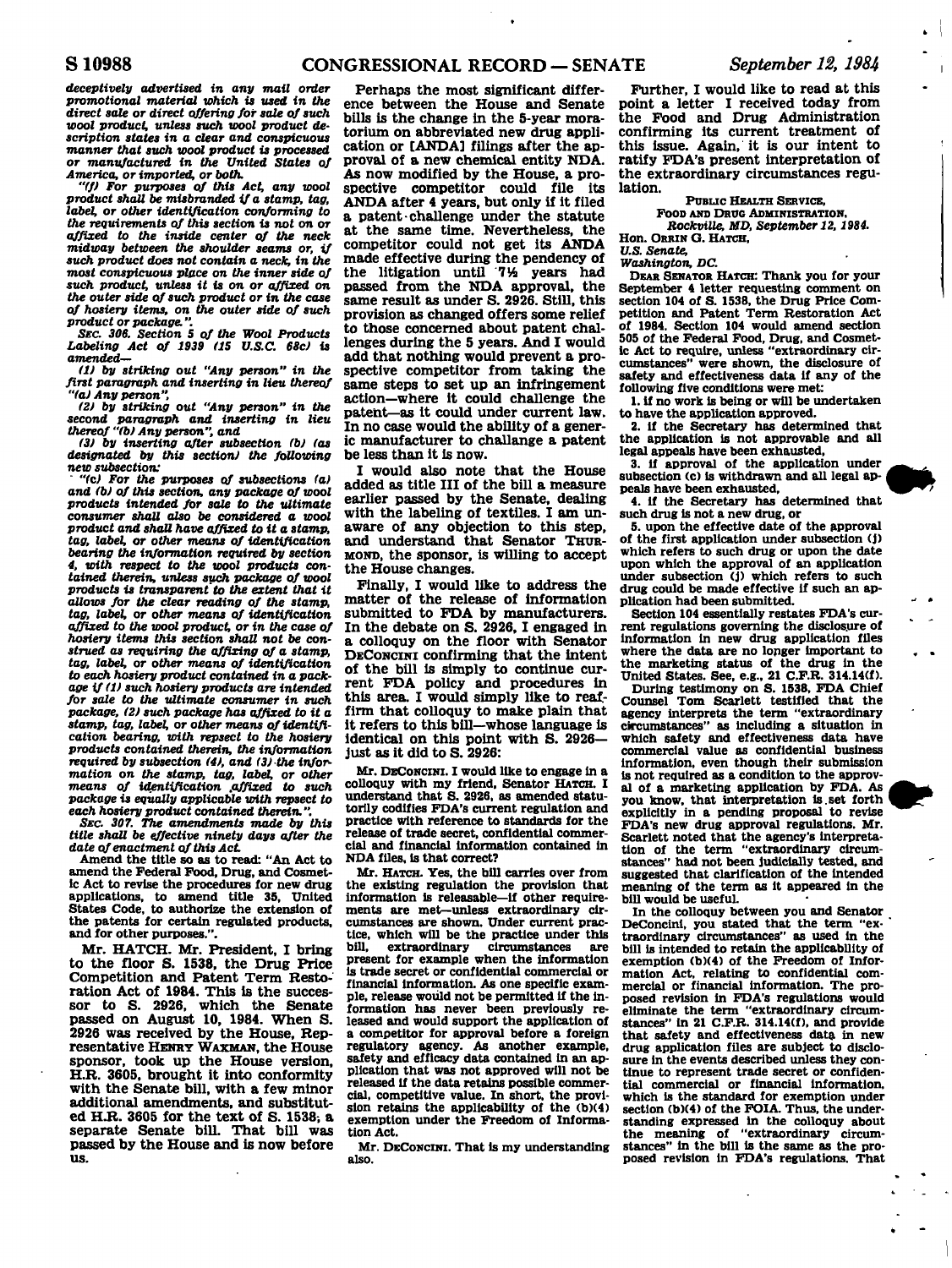Ì ्

> **revision, which is meant to conform the agency's disclosure standard with that of exemption (4), also reflects PDA's current interpretation of the term "extraordinary circumstances" as it now appears in the regulations.**

**As your letter points out, that interpretation has not often been applied in practice. For this reason, it would be difficult to specify the conditions under which safety and effectiveness data in new drug applications would continue to have commercial value as confidential information even though they no longer needed to be submitted to obtain FDA marketing approval. Under the bill language, decisions on the status of particular safety and effectiveness data would be made on a case-by-case basis, as they are at the present time.** 

**I hope this letter is responsive to your request.** 

### **Sincerely yours, FRANK E. YOUNG, M.D., PH.D.,**

*Commissioner of Food and Drugs.* 

**Before concluding, I cannot fail to acknowledge the yeoman efforts of Representative WAXMAN as manager of the House bill in fighting off amendments which would have doomed this great compromise.** 

**Mr. President, this is a significant day for the American consumer and the American drug industry. This is one of those rarest of measures under which everyone wins—the consumer will from this time forward reap every day the benefits of lower drug prices. The research drug companies will gain substantial new encouragement to redouble their efforts, efforts which have brought us one miracle drug** 

**after another. Mr. THURMOND. Mr. President, I rise in strong support of S. 1538, the** 

**Drug Price Competition and Patent Term Restoration Act of 1984. This important compromise measure builds upon legislation which was reported by the Judiciary Committee and passed by the Senate in the 97th Congress. I was a cosponsor of that bill and its successors, and I am pleased to join the distinguished chairman of the Labor and Human Resources Committee, Senator ORRIN HATCH, in urging concurrence in the House amendment.** 

**Mr. President, patent term restoration is important for both business and consumers. It encourages progress by making patent terms real and useful. The new approval procedures for drugs coming off patent will expedite the availability of generic drugs. This is a balanced measure which deserves our strong support.** 

**Mr. President, I want to commend**  Senator **HATCH** and other involved par**ties for their hard work on this bill. I am sorry that the House was unwilling to accept my "Diabeta" amendment and hope that we can pass it on other legislation.** 

**In addition, S. 1538 contains language pertaining to proper labeling of textile/apparel products. This is the exact language that the Senate agreed to on June 29. 1984, when S. 1538 was approved and sent to the House of Representatives for review.** 

**I originally introduced this language as S. 1816 in an effort to strengthen** 

 $\overline{a}$ 

**domestic law as it relates to country of origin labeling requirements for textile and apparel products. While present law requires country of origin marking on textile products entering the United States, there have been increasing instances where textile and apparel products are entering the United States in violation of domestic labeling laws.** 

**One of the major problems in the effectiveness existing law is the fact that labels are often placed in inconspicuous places. This bill would designate that the label be attached to the neck of the garment if applicable, or if the garment does not contain a neck, to the most conspicuous place on the inner side of the foreign made textile/ apparel product. This will allow easy identification of the label by consumers and will help with enforcement of present textile agreements.** 

**My bill will also require that textile/ apparel products produced in this country carry origin labels. Since there is no present law which requires American-made textile and apparel products to be labeled as such, foreign textile/apparel products that are misbranded are often mistaken for American-made products.** 

**Another provision of the bill will require that, in the case of bulk packaging of textile products, both the package, as well as the garments within be labeled as to country of origin.** 

**The final.major future of this legislation would mandate that mail order catalog sale descriptions contain country of origin information. A large portion of all textile/apparel products sold in this country are purchased through mail order catalog-type systems. Through these mail order transactions, the consumer dose not have access to country of origin information for texitle/apparel products at the actual point of purchase.** 

**Reports have shown that U.S. consumer perfer to buy American-made textile products. My legislation will simply allow consumers to better identify the products the wish to purchase.** 

**Mr. President, it is most important for this legislation to be approved by the full Senate and signed into law as soon as possible. The domestic textile, fiber and apparel complex employs over 2 million Americans nationwide. This industry provides more jobs than the U.S. auto and steel industries combined. Unfortunately, the U.S. textile/ apparel industry is suffering through its most severe crisis in recent history. Textile/apparel imports from lowwage paying countries, such as the People's Republic of China, Taiwan, Hong Kong, have flooded our markets and displaced thousands of American workers.** 

**In 1983, imports of textile/apparel products increased 25 percent over 1982. For the first 4 months of 1984, textile/apparel imports were up 49 percent over the same period in 1983. Last year's trade deficit for textiles and apparel was \$10.6 billion—15 per-**

**cent of the entire U.S. trade deficit, which totaled \$69.3 billion. Finally, over the past 7 years, 413,000 textile and apparel jobs have been lost in this country. While this legislation will not correct all the problems confronting our domestic textile/apparel industry, it is a positive step toward preserving one of America's most vital and strategically important industries.** 

**Mr. President, S. 1816 was unanimously approved by the Senate Commerce, Science, and Transportation Committee on June 13, 1984. I ask unanimous consent that a list displaying the numerous textile/apparel related associations that fully support this bill be printed in the RECORD following my remarks.** 

**Before concluding, Mr. President, I would like to thank the 22 Members of this body who chose to cosponsor S. 1816. I would also like to especially PACKWOOD HASTEN, and their very capable committee staff members, for their invaluable assistance on this legislation during its review by the Commerce Committee.** 

**In closing, Mr. President, I strongly believe that this bill is a positive step toward stabilizing the jobs of the over 2 million Americans employed in the textile, fiber, and apparel complex, and I hope that the Senate will give this legislation the strong vote of approval which it merits.** 

**There being no objection, the list was ordered to be printed in the RECORD, as follows:** 

**Amalgamated Clothing & Textile Workers Union.** 

**American Apparel Manufacturers Association.** 

**American Textile Manufacturers Institute.** 

**American Yarn Spinners Association.** 

**Clothing Manufacturers Association of America.** 

**International Ladies' Garment Workers Union.** 

**Knitted Textile Association.** 

**Luggage & Leather Goods Manufacturers of America.** 

**Man-Made Fiber Producers Association, Inc.** 

**National Association of Hosiery Manufacturers.** 

**National Association of Uniform Manufacturers.** 

**National Cotton Council of America.** 

**National Knitwear Manufacturers Asso-**

**ciation. National Knitwear** *&* **Sportswear Association.** 

**National Wool Growers Association.** 

**Neckwear Association of America.** 

**Northern Textile Association.** 

**Textile Distributors Association, Inc. Work Glove Manufacturers Association.** 

**Mr. METZENBAUM addressed the Chair.** 

**The PRESIDING OFFICER. The Senator from Ohio.** 

**Mr. METZENBAUM. Mr. President, I rise to indicate my concern and my opposition to this bill, but I do not intend to fight the concurrence in the conference report.**